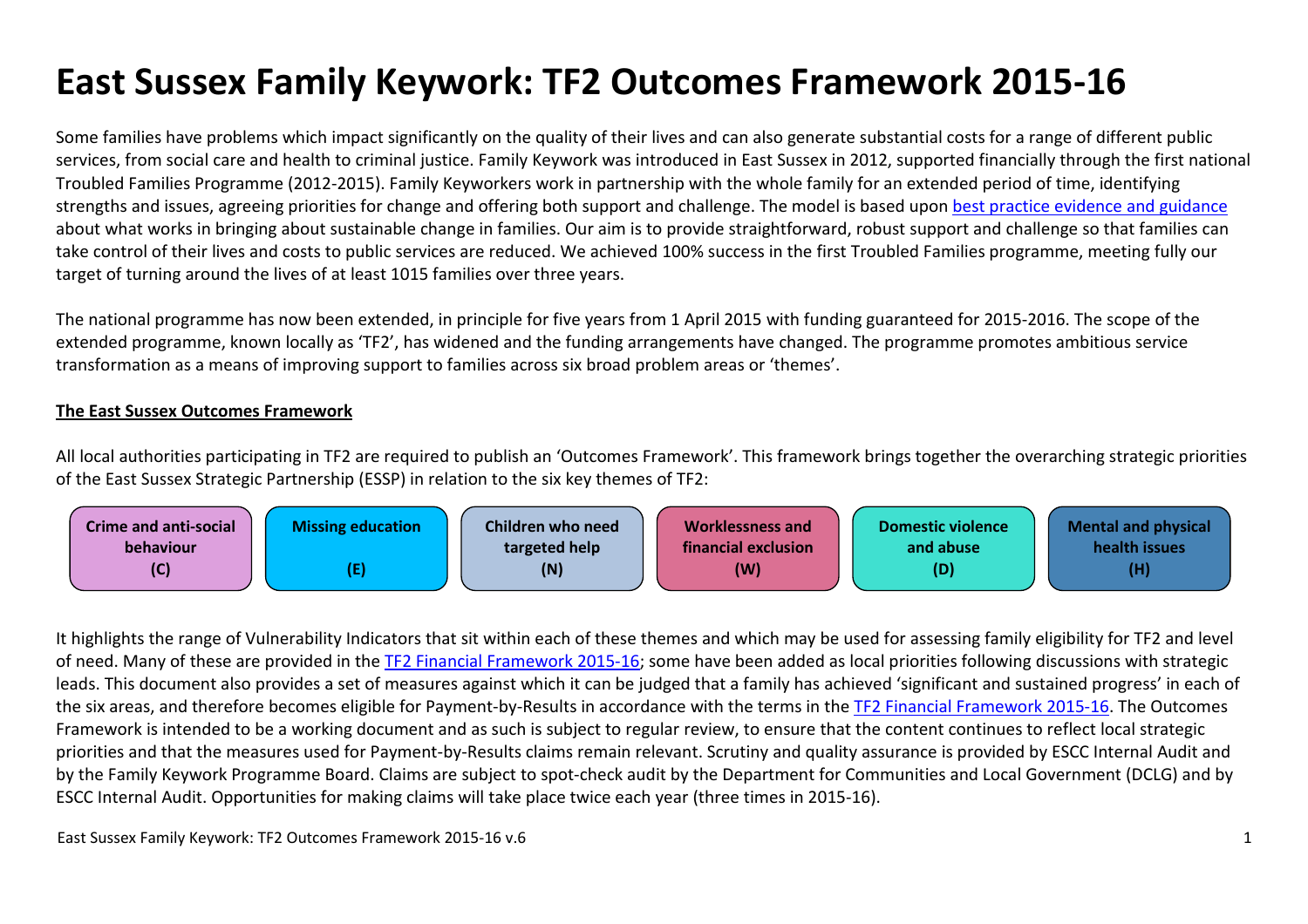### **Strategic plans used to inform this document**

Plans are mapped to show overlap in strategic priorities for each of the six themes:

| <b>Crime and anti-social</b><br>behaviour | <b>Missing education</b> | Children who need<br>targeted help | <b>Worklessness and</b><br>financial exclusion | <b>Domestic violence</b><br>and abuse | <b>Mental and physical</b><br>health issues |
|-------------------------------------------|--------------------------|------------------------------------|------------------------------------------------|---------------------------------------|---------------------------------------------|
| (C)                                       |                          | (N)                                | (W)                                            | (D)                                   | (H)                                         |

| Name of strategic plan                                                    | Owner                                         | C            | E. | $\mathbf N$ | W | D | Η, |
|---------------------------------------------------------------------------|-----------------------------------------------|--------------|----|-------------|---|---|----|
| <b>East Sussex Council Plan 2015-16</b>                                   | <b>East Sussex County Council</b>             | $\mathsf{C}$ | E. | N.          | W | D | H. |
| <b>East Sussex Employability &amp; Skills Strategy 2014-16</b>            | <b>East Sussex County Council</b>             |              | E. | N.          | W |   |    |
| <b>Healthy Lives, Healthy People 2013-16</b>                              | East Sussex Health & Wellbeing Board          | $\mathsf{C}$ | E. | N           |   |   | н. |
| <b>East Sussex: Economic Development Strategy 2012-2022</b>               | <b>East Sussex County Council</b>             |              | E. |             | W |   |    |
| Adult Social Care and Safer Communities Portfolio Plan 2015-18 (draft)    | <b>East Sussex County Council</b>             | $\mathsf{C}$ |    |             | W | D | Η. |
| Children's Services Portfolio Plan 2015-18                                | <b>East Sussex County Council</b>             | $\mathsf{C}$ | E. | N.          | W | D | Н. |
| <b>Pride of Place: Sustainable Community Strategy</b>                     | East Sussex Strategic Partnership             | C            | E. | N.          | W | D | н. |
| Joint Commissioning Strategy for CAMHS (draft)                            | <b>Sussex Partnership Foundation Trust</b>    |              |    | N           |   |   | Η. |
| Safer in Sussex: Police and Crime Plan 2014-17                            | <b>Sussex Police &amp; Crime Commissioner</b> | $\mathsf{C}$ |    |             |   | D |    |
| Children & Young People's Plan 2015-18                                    | <b>East Sussex County Council</b>             |              | E. | N.          | W |   | H  |
| Child Sexual Exploitation - Pan Sussex Strategy                           | Pan-Sussex LSCBs                              | $\mathsf{C}$ |    | N           |   |   |    |
| <b>East Sussex Alcohol Strategy 2014-19</b>                               | <b>East Sussex County Council</b>             | $\mathsf{C}$ |    | N.          |   |   | H  |
| Domestic Abuse Strategy 2014-19                                           | East Sussex Safer Communities Partnership     | $\mathsf{C}$ |    | N.          |   | D |    |
| East Sussex Local Safeguarding Children Board Action Plan 2015-18 (draft) | <b>East Sussex LSCB</b>                       |              |    | N.          |   | D | Н. |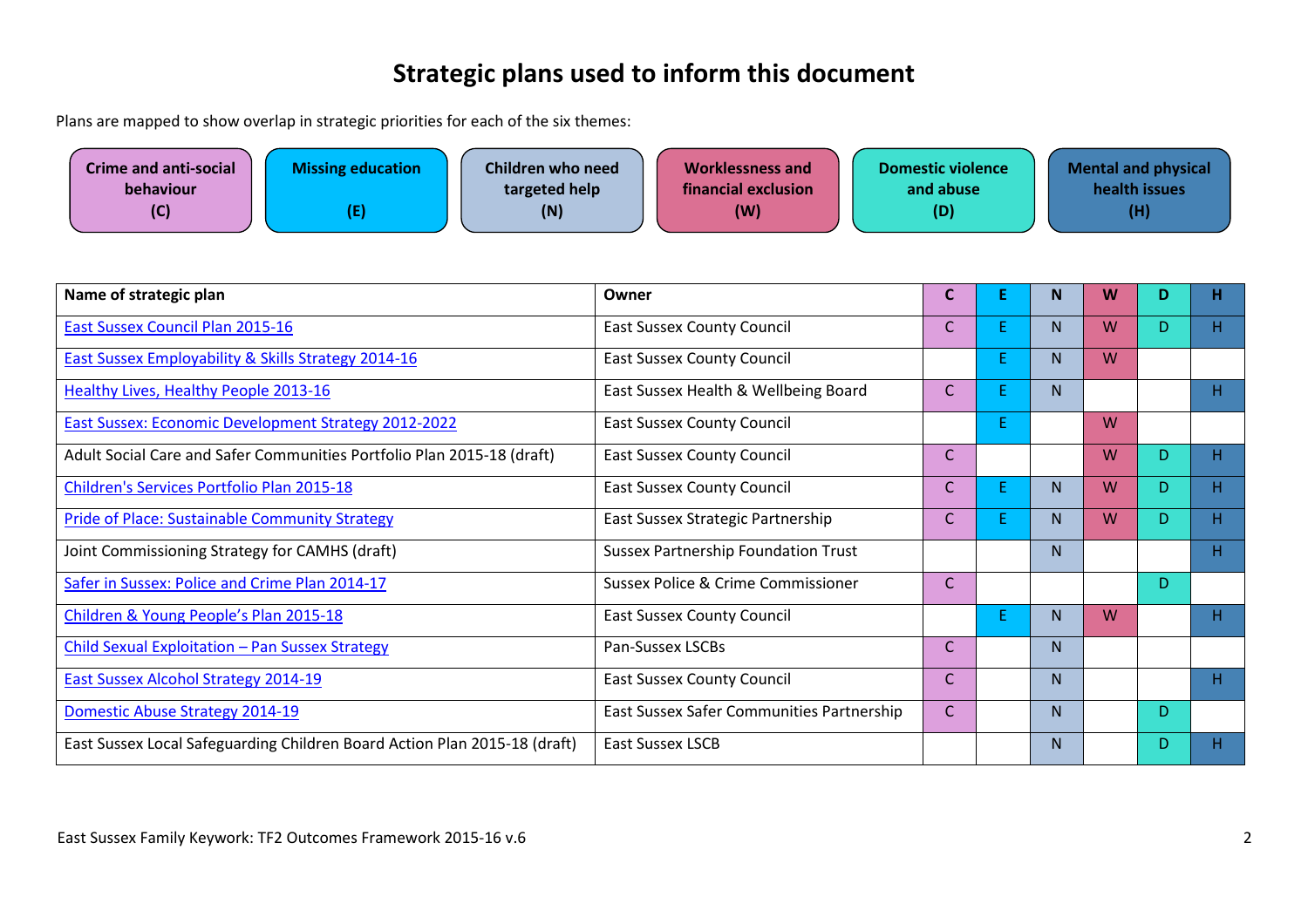| Key strategic priorities for families (what we want to achieve in East Sussex)       |  |  | Links to other strategies |   |  |  |  |  |
|--------------------------------------------------------------------------------------|--|--|---------------------------|---|--|--|--|--|
| Fewer first time entrants to the Youth Justice system                                |  |  | N                         |   |  |  |  |  |
| Reduced offending and reoffending by adults and young people                         |  |  |                           | W |  |  |  |  |
| Fewer incidences of community-based anti-social behaviour by adults and young people |  |  |                           |   |  |  |  |  |

|                | <b>Family Vulnerability Indicators</b>                                                                     | <b>Evidence sources</b>                        |
|----------------|------------------------------------------------------------------------------------------------------------|------------------------------------------------|
| C1             | A child who has committed a proven offence in the previous 12 months                                       | Youth Offending Team. Community Resolutions -  |
|                |                                                                                                            | <b>Aspire Team</b>                             |
| C2             | A child who has received an anti-social behaviour intervention in the last 12 months                       | <b>Sussex Police, Housing Providers</b>        |
| C3             | An adult who has received an anti-social behaviour intervention in the last 12 months                      | <b>Sussex Police, Housing Providers</b>        |
| C4             | An adult prisoner who is less than 12 months from his / her release date and will have parenting           | <b>Pan-Sussex ASB group</b>                    |
|                | responsibilities on release                                                                                |                                                |
| C <sub>5</sub> | An adult who is currently subject to a licence or supervision in the community, following release from     | <b>Probation Service, Pan-Sussex ASB group</b> |
|                | prison, and has parenting responsibilities                                                                 |                                                |
| C6             | An adult currently serving a community order or suspended sentence, who has parenting responsibilities     | Pan-Sussex ASB group?                          |
| C7             | A parent or child referred because their potential offending behaviour is of significant concern (this may | <b>Sussex Police, Housing Providers</b>        |
|                | include community ASB, gang-related activity, involvement with extremist groups, suspected drug dealing).  |                                                |
|                | Concerns must be evidenced in police or housing records.                                                   |                                                |

| Measuring significant and sustained progress across the whole family (for Troubled Families Payment-by-Results claims) |                           |                                                        |                         |  |  |  |  |  |  |  |
|------------------------------------------------------------------------------------------------------------------------|---------------------------|--------------------------------------------------------|-------------------------|--|--|--|--|--|--|--|
| <b>Significant progress</b>                                                                                            | <b>Sustained progress</b> | Primary evidence source                                | <b>Assessment tools</b> |  |  |  |  |  |  |  |
| (what does progress look like for the family?)                                                                         | (over how long?)          |                                                        |                         |  |  |  |  |  |  |  |
| 33% reduction in offending across the family*                                                                          | 6 months                  | Sussex Police, Youth Offending Team                    | N/A                     |  |  |  |  |  |  |  |
| 66% reduction in recorded ASB incidents across the family*                                                             | 6 months                  | Sussex Police, Youth Offending Team, housing providers | N/A                     |  |  |  |  |  |  |  |
| No 'serious crime' committed by family members                                                                         | 6 months                  | Sussex Police, Youth Offending Team                    | N/A                     |  |  |  |  |  |  |  |

*\* measures used for TF1*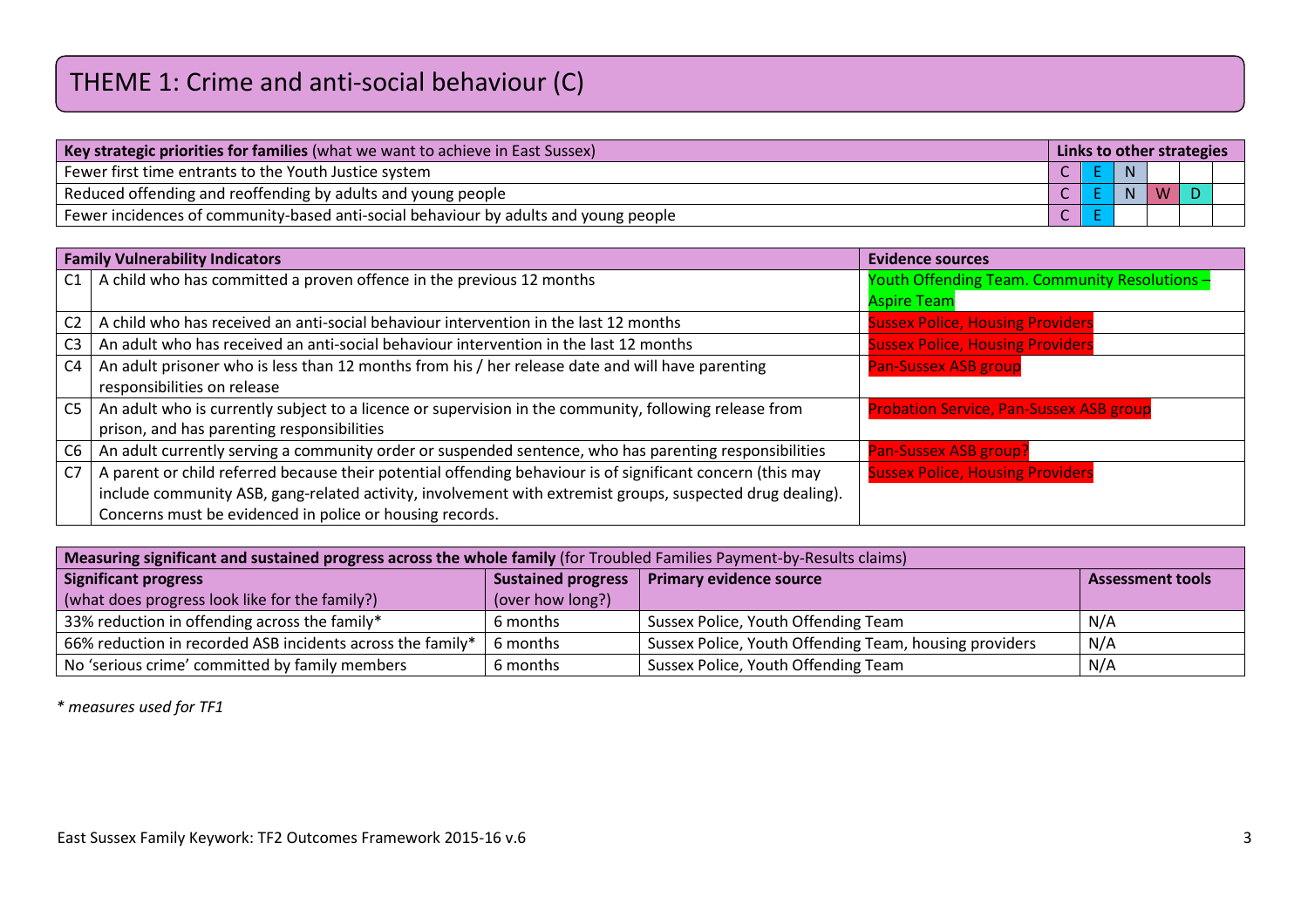| Key strategic priorities for families (what we want to achieve in East Sussex)                                         |  |  | Links to other strategies |   |  |  |  |  |
|------------------------------------------------------------------------------------------------------------------------|--|--|---------------------------|---|--|--|--|--|
| All children have access to full-time education                                                                        |  |  |                           | W |  |  |  |  |
| All children progress well from early years to school leaver and into education, training or employment                |  |  |                           |   |  |  |  |  |
| Attendance and exclusions improve in line with national averages                                                       |  |  |                           | W |  |  |  |  |
| Young children are ready for school (social, emotional, physical, language & communication, confident, happy to learn) |  |  | N                         |   |  |  |  |  |

|                | <b>Family Vulnerability Indicators</b>                                                                          | <b>Evidence source</b>                            |
|----------------|-----------------------------------------------------------------------------------------------------------------|---------------------------------------------------|
| E1             | A child who is persistently absent from school for an average across the last 3 consecutive terms               | <b>School Census</b>                              |
|                | N.B. Persistent absence = 10% or more                                                                           |                                                   |
| E <sub>2</sub> | A child who has received at least 3 fixed term exclusions in the last 3 consecutive terms                       | <b>School Census / ESBAS</b>                      |
| E <sub>3</sub> | A child at primary school who has had at least 5 school days of fixed term exclusion in the last 3 consecutive  | <b>School Census / ESBAS</b>                      |
|                | terms                                                                                                           |                                                   |
| E4             | A child of any age who has had at least 10 days of fixed term exclusion in the last 3 consecutive terms         | <b>School Census / ESBAS</b>                      |
| E <sub>5</sub> | A child who has been permanently excluded from school within the last 3 school terms                            | <b>School Census / ESBAS</b>                      |
| E <sub>6</sub> | A child who is in alternative educational provision for children with behavioural problems                      | <b>PRU / Special School registers</b>             |
| E7             | A child who is neither registered with a school, nor being educated in an alternative setting                   | <b>Cross-reference School Census and T&amp;LP</b> |
| E8             | A child of equivalent concern referred by a Headteacher or ESCC Teaching & Learning Provision (T&LP) as         | <b>Headteacher or T&amp;LP letter</b>             |
|                | 'missing education'. This could be for high level of internal exclusion, part-time timetable, dual registration |                                                   |
|                | or inadequate elective home education provision (EHE). Concerns must be evidenced in school or T&LP             |                                                   |
|                | records.                                                                                                        |                                                   |
| E9             | A child eligible for a funded Early Years Education place, not taking up or maintaining his/her entitlement     | <b>EYEE team</b>                                  |

| Measuring significant and sustained progress across the whole family (for Troubled Families Payment-by-Results claims) |                           |                                |                         |  |  |  |  |  |  |
|------------------------------------------------------------------------------------------------------------------------|---------------------------|--------------------------------|-------------------------|--|--|--|--|--|--|
| <b>Significant progress</b>                                                                                            | <b>Sustained progress</b> | <b>Primary evidence source</b> | <b>Assessment tools</b> |  |  |  |  |  |  |
| (what does progress look like for the family?)                                                                         | (over how long?)          |                                |                         |  |  |  |  |  |  |
| At least 90% average attendance for all children (Y1-11)                                                               | 3 consecutive terms*      | School Census / ESBAS          | N/A                     |  |  |  |  |  |  |
| No further permanent exclusions (Y1-11)                                                                                | 6 months                  | <b>School Census</b>           | N/A                     |  |  |  |  |  |  |
| All Y11s have a plan for post-16 education, training or employment                                                     | By case closure           | Keyworker / case file          | N/A                     |  |  |  |  |  |  |

*\*this measure is set by the national Troubled Families team*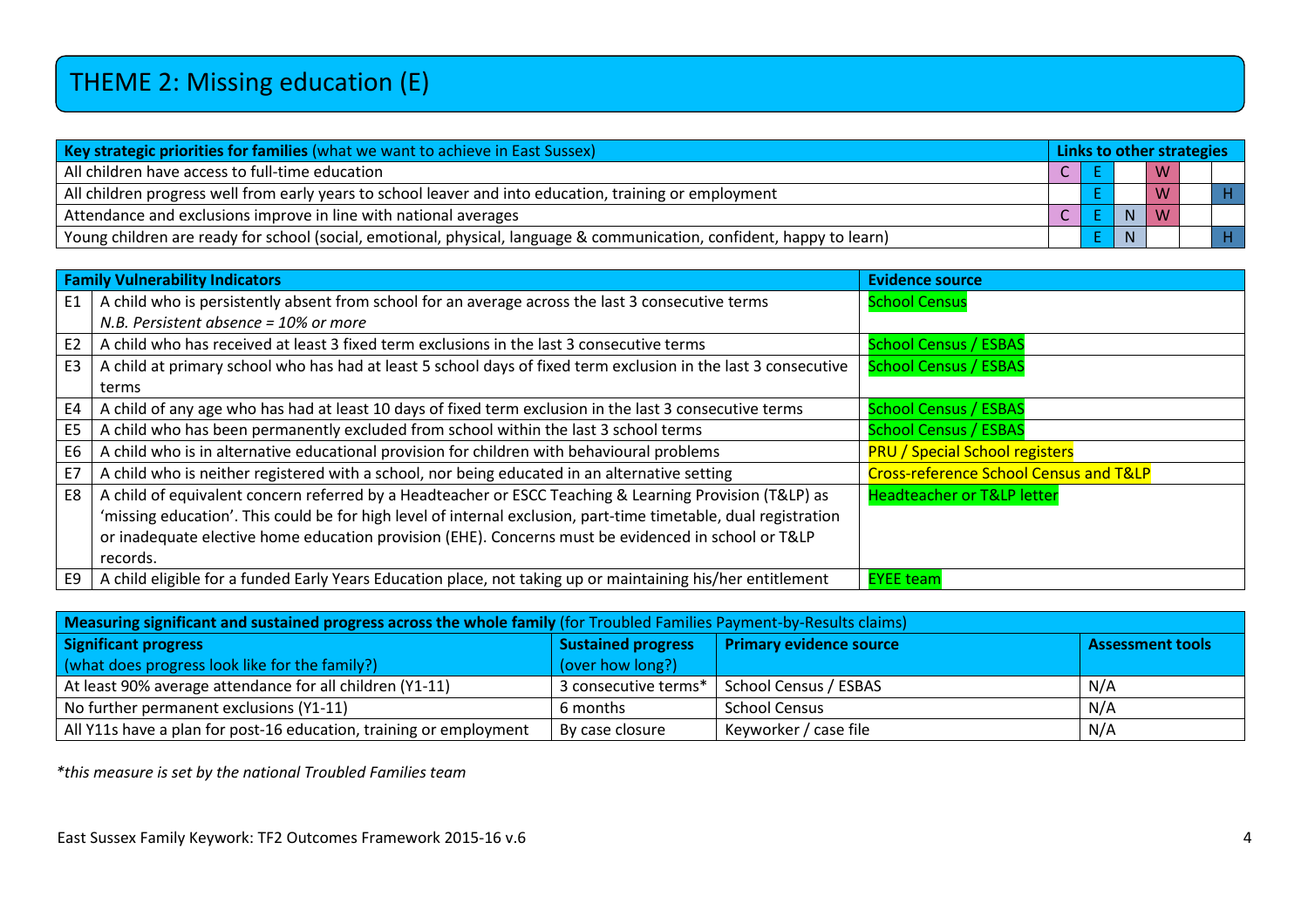# THEME 3: Children who need targeted help (N)

| Key strategic priorities for families (what we want to achieve in East Sussex)         |  |  |   | Links to other strategies |                |
|----------------------------------------------------------------------------------------|--|--|---|---------------------------|----------------|
| Reduced need for social care intervention                                              |  |  |   |                           | H <sub>1</sub> |
| Outcomes for vulnerable families improve and are sustained                             |  |  | N | W                         | 1 H I          |
| Children and young people experience safe, resilient and secure parenting              |  |  |   |                           | $D$ $H$        |
| Children and young people are supported to make safer choices, including online safety |  |  |   |                           | $D$ $H$        |

|                 | <b>Family Vulnerability Indicators</b>                                         | <b>Evidence source</b>                            |
|-----------------|--------------------------------------------------------------------------------|---------------------------------------------------|
| N1              | A child who has been identified as needing early help                          | <b>EYEE register, School Census SEMH code</b>     |
| N2              | A child who has been assessed as needing early help                            | <b>Early Help Assessments - Infoview</b>          |
| N3 <sub>1</sub> | A child 'in need' under Section 17, Children Act 1989                          | Report - Infoview, cross-referenced for addresses |
| N4              | A child who has been subject to an enquiry under Section 47, Children Act 1989 | <b>Report - Infoview</b>                          |
| <b>N5</b>       | A child subject to a Child Protection Plan                                     | <b>Report - Infoview</b>                          |
| N6              | A child identified as at risk of sexual exploitation                           | <b>Screening Hub / MASH</b>                       |

| Measuring significant and sustained progress across the whole family (for Troubled Families Payment-by-Results claims) |                           |                                |                                     |  |  |  |  |  |  |
|------------------------------------------------------------------------------------------------------------------------|---------------------------|--------------------------------|-------------------------------------|--|--|--|--|--|--|
| <b>Significant progress</b>                                                                                            | <b>Sustained progress</b> | <b>Primary evidence source</b> | <b>Assessment tools</b>             |  |  |  |  |  |  |
| (what does progress look like for the family?)                                                                         | (over how long?)          |                                |                                     |  |  |  |  |  |  |
| More skilled and confident parenting                                                                                   | 6 months                  | Keyworker / case file          | The Parenting Scale                 |  |  |  |  |  |  |
| Child Sexual Exploitation risk reduced                                                                                 | 6 months                  | Keyworker / case file          | <b>CSE risk assessment</b>          |  |  |  |  |  |  |
| For Level 4 families: the family has EITHER stepped down at                                                            | 6 months                  | Keyworker / case file          | Continuum of Need / CIN / CP plan   |  |  |  |  |  |  |
| least one CoN level with no repeat level 4 allocation OR has                                                           |                           |                                |                                     |  |  |  |  |  |  |
| been supported safely for at Level 4 without the need for a                                                            |                           |                                |                                     |  |  |  |  |  |  |
| child in the family to be protected through a statutory plan or                                                        |                           |                                |                                     |  |  |  |  |  |  |
| (if already on a plan at entry) to become Looked After                                                                 |                           |                                |                                     |  |  |  |  |  |  |
| For Level 3 families: the family has EITHER stepped down at                                                            | 6 months                  | Keyworker / case file          | Continuum of Need / Early Help Plan |  |  |  |  |  |  |
| least one CoN level with no repeat Level 3/4 allocation OR been                                                        |                           |                                |                                     |  |  |  |  |  |  |
| supported safely at Level 3 with no 'step up' or statutory                                                             |                           |                                |                                     |  |  |  |  |  |  |
| intervention required                                                                                                  |                           |                                |                                     |  |  |  |  |  |  |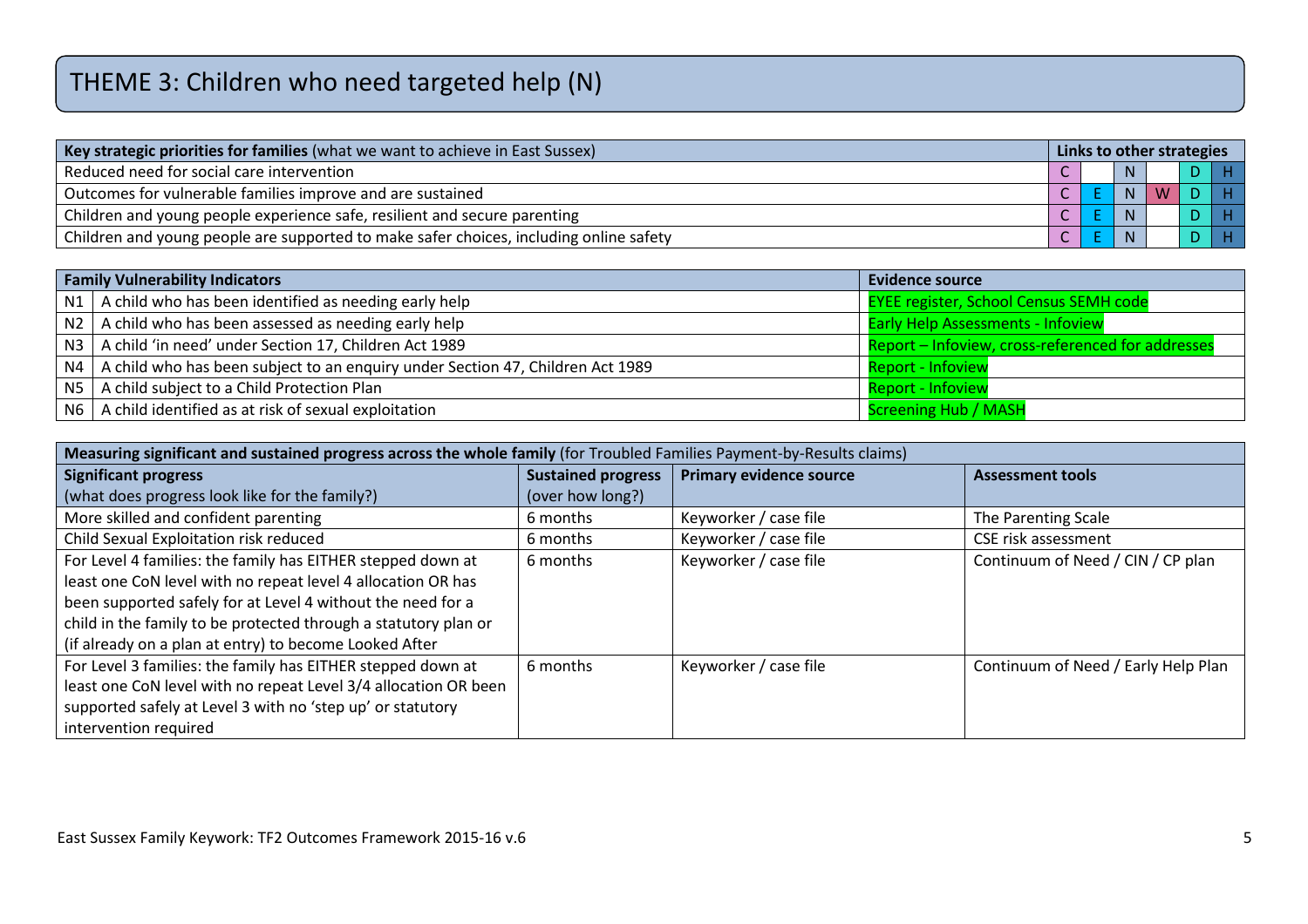# THEME 4: Worklessness and financial exclusion (W)

|  |             | W |                           |
|--|-------------|---|---------------------------|
|  |             | M | H <sub>1</sub>            |
|  | $\mathbf N$ |   | H <sub>1</sub>            |
|  |             | M | H <sub>1</sub>            |
|  |             |   | Links to other strategies |

|                | <b>Family Vulnerability Indicators</b>                                                                       | <b>Evidence source</b>                        |
|----------------|--------------------------------------------------------------------------------------------------------------|-----------------------------------------------|
| W1             | An adult in receipt of out of work benefits OR who is claiming Universal Credit and subject to work related  | <b>ADMS return, DWP Monthly Marker report</b> |
|                | conditions                                                                                                   |                                               |
| W <sub>2</sub> | A child who is about to leave school, has no / few qualifications and no planned education, training or      | Intended Destinations - Aspire team           |
|                | employment                                                                                                   |                                               |
| W <sub>3</sub> | A young person aged 16-17 who is not in education, training or employment                                    | NEET report – Aspire team                     |
| W <sub>4</sub> | Parents and families referred by professionals as being at significant risk of financial exclusion. This may |                                               |
|                | include those with problematic levels and forms of debt and those with significant rent arrears.             |                                               |
| W <sub>5</sub> | Family has been evicted in the last 12 months or is at risk of eviction (Eviction Order, Notice Of Seeking   |                                               |
|                | Possession, warning letter for breach of tenancy)                                                            |                                               |

| Measuring significant and sustained progress across the whole family (for Troubled Families Payment-by-Results claims)      |                           |                                |                         |  |  |
|-----------------------------------------------------------------------------------------------------------------------------|---------------------------|--------------------------------|-------------------------|--|--|
| Significant progress                                                                                                        | <b>Sustained progress</b> | <b>Primary evidence source</b> | <b>Assessment tools</b> |  |  |
| (what does progress look like?)                                                                                             | (over how long?)          |                                |                         |  |  |
| Of adults in the family identified by DWP as 'available for work', at<br>6 months<br>Keyworker / case file<br>TFEA sign off |                           |                                |                         |  |  |
| least one has increased employment prospects                                                                                |                           |                                |                         |  |  |
| All 16-17 year olds engaged in education, training or employment<br>6 months<br>N/A<br>NEET report - Aspire team            |                           |                                |                         |  |  |
| Families with debt have a Budget Plan leading to reduced debt<br>6 months<br>Keyworker / case file<br><b>TBA</b>            |                           |                                |                         |  |  |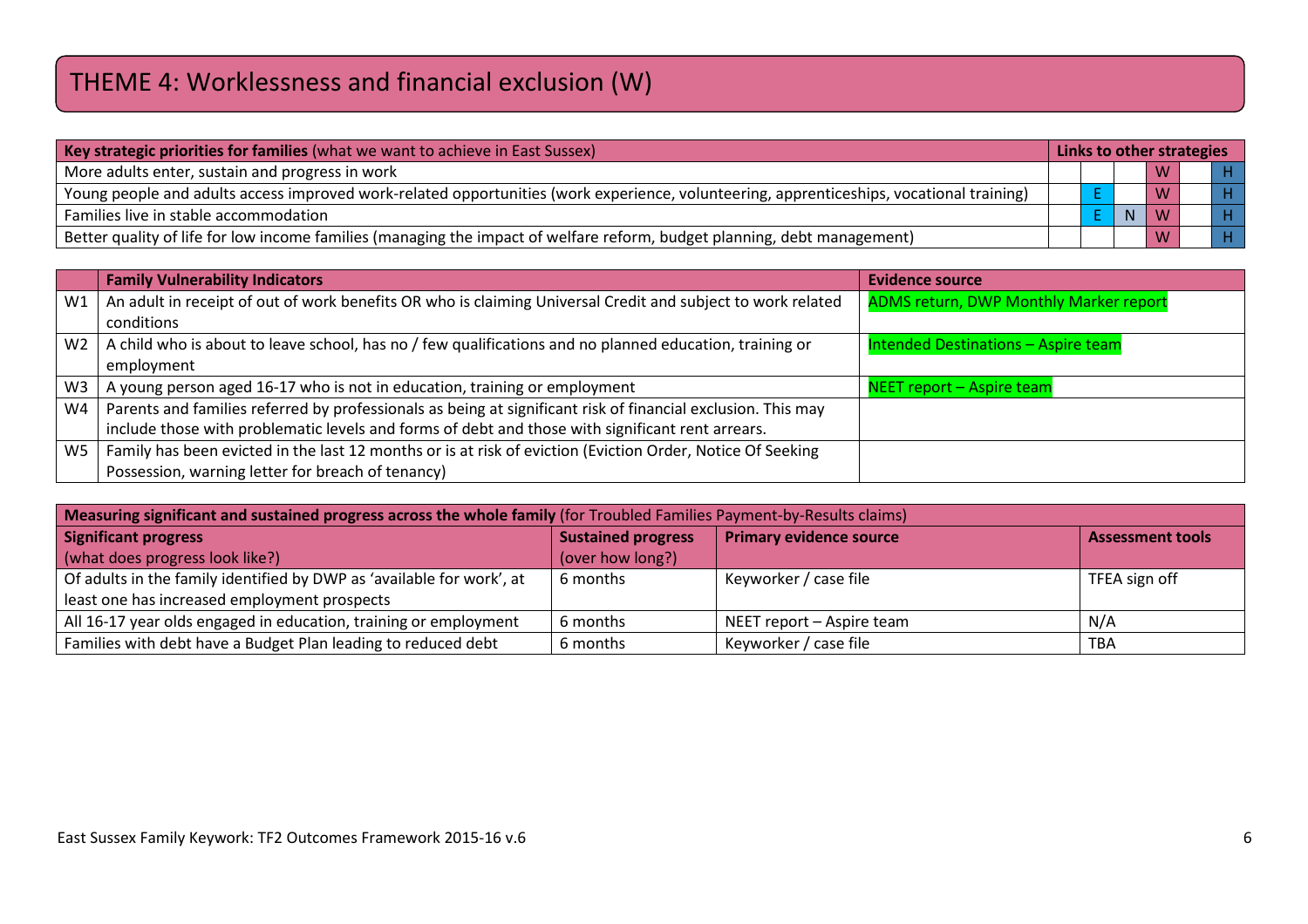## THEME 5: Domestic violence and abuse (D)

| Key strategic priorities for families (what we want to achieve in East Sussex) |  | Links to other strategies |              |  |  |  |
|--------------------------------------------------------------------------------|--|---------------------------|--------------|--|--|--|
| Increased safety and wellbeing of victims                                      |  |                           | $\mathbf{M}$ |  |  |  |
| Relationships that are safe, equal and abuse free                              |  |                           |              |  |  |  |
| Reduced tolerance of domestic abuse as socially acceptable                     |  |                           |              |  |  |  |
| Perpetrators held to account and required to change their behaviour            |  |                           |              |  |  |  |

|                | <b>Family Vulnerability Indicators</b>                                                                       | <b>Evidence source</b>                            |  |  |  |
|----------------|--------------------------------------------------------------------------------------------------------------|---------------------------------------------------|--|--|--|
| D <sub>1</sub> | A young person known to local services has experienced, is currently experiencing or at risk of experiencing | CIDVA, Keyworker                                  |  |  |  |
|                | domestic violence or abuse                                                                                   |                                                   |  |  |  |
| D <sub>2</sub> | An adult known to local services has experienced, is currently experiencing or at risk of experiencing       | MARAC (high risk), IDVAs (medium risk), Keyworker |  |  |  |
|                | domestic violence or abuse                                                                                   |                                                   |  |  |  |
| D <sub>3</sub> | A young person aged 16-17 who is known to local services as having perpetrated an incident of domestic       |                                                   |  |  |  |
|                | violence or abuse in the last 12 months                                                                      |                                                   |  |  |  |
| D4             | An adult who is known to local services as having perpetrated an incident of domestic violence or abuse in   | <b>MARAC</b> (high risk)                          |  |  |  |
|                | the last 12 months                                                                                           |                                                   |  |  |  |
| D5             | The household or a family member has been subject to a police call out for at least one incident of          | <b>Sussex police SCARFs</b>                       |  |  |  |
|                | 'domestic abuse crime' in the last 12 months                                                                 |                                                   |  |  |  |

| Measuring significant and sustained progress across the whole family (for Troubled Families Payment-by-Results claims) |                           |                                       |                         |  |  |
|------------------------------------------------------------------------------------------------------------------------|---------------------------|---------------------------------------|-------------------------|--|--|
| Significant progress                                                                                                   | <b>Sustained progress</b> | <b>Primary evidence source</b>        | <b>Assessment tools</b> |  |  |
| (what does progress look like?)                                                                                        | (over how long?)          |                                       |                         |  |  |
| Reduction in the level of domestic abuse risk                                                                          | 6 months                  | Keyworker / case file or IDVA / CIDVA | DASH                    |  |  |
| No repeat referrals to MARAC as a result of family                                                                     | 6 months                  | MARAC list                            | N/A                     |  |  |
| domestic abuse risk                                                                                                    |                           |                                       |                         |  |  |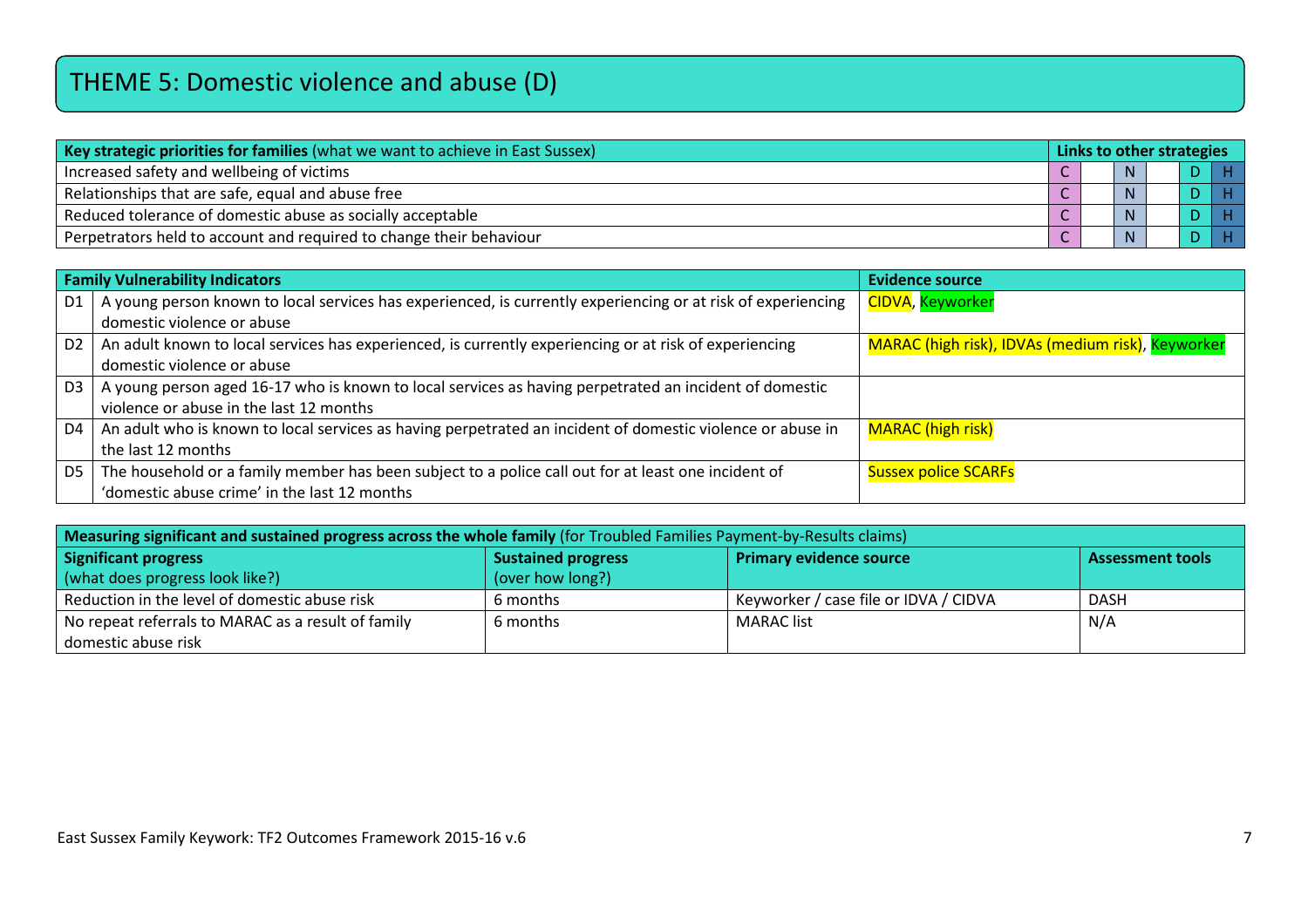# THEME 6: Mental and physical health issues (H)

| Key strategic priorities for families (what we want to achieve in East Sussex)                                                          |  |  | Links to other strategies |   |  |                |  |
|-----------------------------------------------------------------------------------------------------------------------------------------|--|--|---------------------------|---|--|----------------|--|
| The best possible start for babies and children (parental lifestyle, development & communication milestones, vaccinations, education)   |  |  | N                         | W |  | I H I          |  |
| Families living in safe home environments                                                                                               |  |  | N.                        |   |  | H <sub>1</sub> |  |
| People living healthier lifestyles (reduce harm caused by diet, smoking, alcohol, drugs, lack of exercise, long term health conditions) |  |  | N.                        |   |  | $H^+$          |  |
| People better able to manage and enhance mental health and emotional wellbeing                                                          |  |  | N.                        |   |  | H <sub>1</sub> |  |

|                | <b>Family Vulnerability Indicators</b>                                                                    | <b>Evidence source</b>                    |
|----------------|-----------------------------------------------------------------------------------------------------------|-------------------------------------------|
| H1             | An adult with mental health problems who has parenting responsibilities                                   |                                           |
| H2             | A child with mental health problems                                                                       |                                           |
| H <sub>3</sub> | An adult with a drug or alcohol problems who has parenting responsibilities                               |                                           |
| H4             | A child with a drug or alcohol problems                                                                   | <b>Under 19s Substance Misuse Service</b> |
| H <sub>5</sub> | A new or expectant mother who has a mental health or substance misuse problem and other health factors    |                                           |
|                | associated with poor parenting. This could include mothers who are receiving a Universal Partnership Plus |                                           |
|                | service or participating in a Family Nurse Partnership.                                                   |                                           |
| H6             | Adults with parenting responsibilities or children who are referred by health professionals as having any |                                           |
|                | mental and physical health problems of equivalent concern to the indicators above. This may include       |                                           |
|                | unhealthy behaviours, resulting in problems like obesity, malnutrition or diabetes.                       |                                           |

| Measuring significant and sustained progress across the whole family (for Troubled Families Payment-by-Results claims) |                           |                         |                         |  |  |  |
|------------------------------------------------------------------------------------------------------------------------|---------------------------|-------------------------|-------------------------|--|--|--|
| <b>Significant progress</b>                                                                                            | <b>Sustained progress</b> | Primary evidence source | <b>Assessment tools</b> |  |  |  |
| (what does progress look like?)                                                                                        | (over how long?)          |                         |                         |  |  |  |
| All children registered with a GP                                                                                      | 6 months                  | Keyworker / case file   | N/A                     |  |  |  |
| The home is safe and hygienic                                                                                          | 6 months                  | Keyworker / case file   | Home Safety check       |  |  |  |
| Family members report EITHER continuing satisfactory OR                                                                | 6 months                  | Keyworker / case file   | Wellbeing scale         |  |  |  |
| improved mental wellbeing                                                                                              |                           |                         |                         |  |  |  |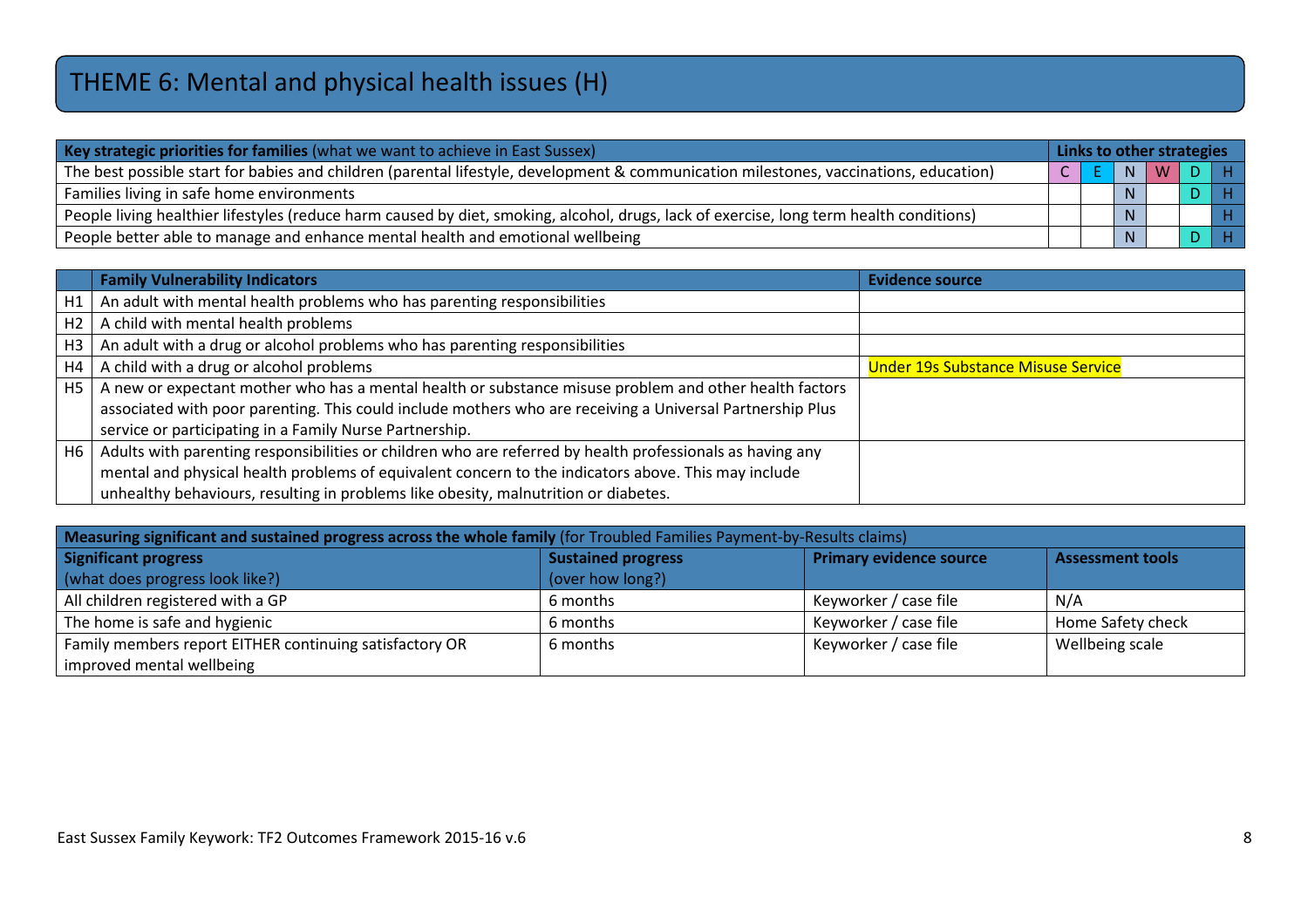#### **Terms and definitions: general**

| <b>General</b>                                 |                                                                                                                           |
|------------------------------------------------|---------------------------------------------------------------------------------------------------------------------------|
| <b>Attachment Fee</b>                          | The amount given to the Local Authority by the DCLG for engaging a family in keywork. This is fixed at £1000 per          |
|                                                | family. We can claim Attachment Fees for a total of 3570 families over the 5 year programme.                              |
| ADMS / Automated Data Matching Solution        | A tool for sharing data between the FKW Central Team and the DWP. It allows us to make a monthly check on the             |
|                                                | benefits status of household members.                                                                                     |
| CSC / Cost Savings Calculator                  | A tool for working out how much money is spent and saved by working with families in the TF programme. It is              |
|                                                | populated by the DCLG using data we send them as part of the NIS and FPD.                                                 |
| DCLG / Dept for Communities & Local Government | The Government department leading the national Troubled Families programme.                                               |
| Dependent child                                | Any child aged 0-15, or aged 16-18 and in full-time education, training or unemployed and living in a family with his or  |
|                                                | her parent(s). Young people aged 16-18 in full-time employment do not count as dependent children.                        |
| DWP / Department for Work & Pensions           | The Government department leading on employment, and a key partner in the Troubled Families programme.                    |
| Eligibility                                    | A family may be eligible if they have at least two out of the six problems. Multiple problems of one family member will   |
|                                                | satisfy the eligibility requirements except where that individual is not living in the family home; in such circumstances |
|                                                | the problems that family member has will only count as one of the minimum two problems needed.                            |
| Family                                         | DCLG suggests using the 2011 Census definition: 'a group of people who either share living accommodation, or share        |
|                                                | one meal a day and who have the address as their only or main residence'.                                                 |
| FPD / Family Progress Data                     | Part of the national evaluation of the impact of the TF2 programme. We have to submit data to DCLG every 6 months         |
|                                                | on individuals within families we are working with. This data is matched with the NIS to give a fuller picture of the     |
|                                                | family progress. It replaces the Family Monitoring Data.                                                                  |
| <b>Financial Framework</b>                     | The DCLG's detailed guide to TF2. It is available for download here.                                                      |
| NIS / National Impact Study                    | A national evaluation of the impact of the TF2 programme. It requires us to submit to DCLG basic information on           |
|                                                | individuals within families that are assessed for keywork. The information is then matched against national datasets to   |
|                                                | track the progress families make over time.                                                                               |
| PbR / Payment by Results                       | The amount given to the Local Authority by the DCLG for 'turning around' a family. This is fixed at £800 per family. We   |
|                                                | can claim PbR for a total of 3570 families over the 5 year programme.                                                     |
| <b>Privacy Notice</b>                          | A publicly available legal document that outlines how a person's data will be gathered, used, shared and managed. We      |
|                                                | are issuing a new Privacy Notice to enable us to share data with DCLG for the national evaluation (NIS and FPD).          |
| <b>Service Transformation Grant</b>            | The amount given to the Local Authority by the DCLG each year for strategic and central coordination of TF2. It can       |
|                                                | also be used to support LAs to change the way that family interventions are delivered.                                    |
| Spot check                                     | Random checks of the evidence for TF2 eligibility and PbR claims. ESCC Internal Audit will take a random sample of        |
|                                                | every PbR claim. DCLG will also make an unscheduled spot check at some point during TF2. Both will request family         |
|                                                | case files and expect to see the evidence supporting eligibility and PbR claims.                                          |
| 'Turned around'                                | A family that has satisfied the thresholds for making a PbR claim.                                                        |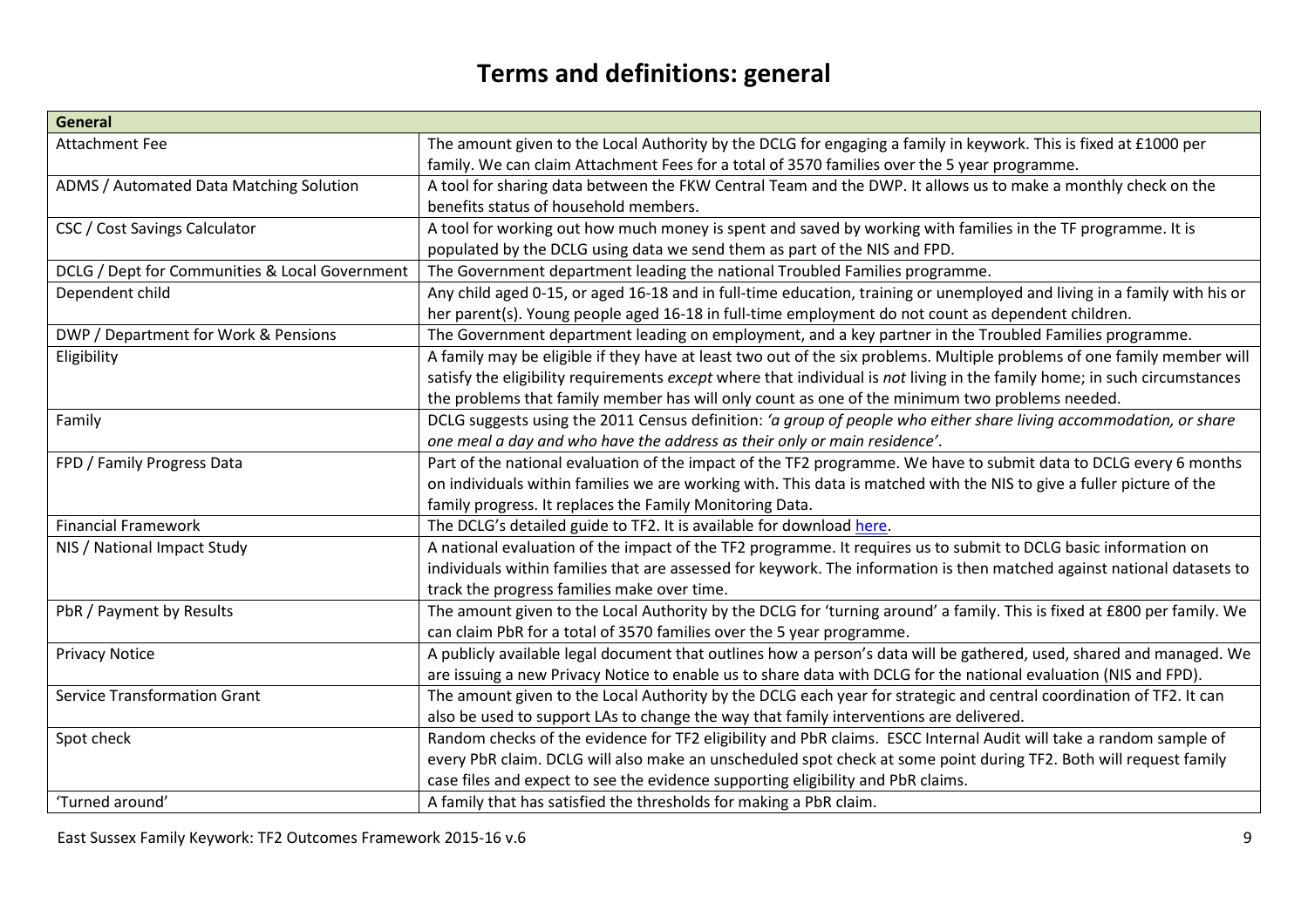#### **Terms and definitions: 'Crime and anti-social behaviour', 'missing education'**

| <b>THEME 1: Crime and anti-social behaviour</b>                                                                                                                                                                                                                                                                                                                                                                                                                                                                                                                                                                                                                             |                                                                                                                                                                                                                                                                                                                                                                                                           |  |  |  |
|-----------------------------------------------------------------------------------------------------------------------------------------------------------------------------------------------------------------------------------------------------------------------------------------------------------------------------------------------------------------------------------------------------------------------------------------------------------------------------------------------------------------------------------------------------------------------------------------------------------------------------------------------------------------------------|-----------------------------------------------------------------------------------------------------------------------------------------------------------------------------------------------------------------------------------------------------------------------------------------------------------------------------------------------------------------------------------------------------------|--|--|--|
| Adult                                                                                                                                                                                                                                                                                                                                                                                                                                                                                                                                                                                                                                                                       | 18 or over                                                                                                                                                                                                                                                                                                                                                                                                |  |  |  |
| The 1998 Crime and Disorder Act defines antisocial behaviour as 'Acting in a manner that caused or was likely to cause<br>Anti-social behaviour<br>harassment, alarm or distress to one or more persons not of the same household as (the defendant)'. Sussex Police recognise ASB<br>as an overarching term to describe a broad range of criminal and disorderly behaviour, which causes harm and can affect<br>people's self-esteem, their perceived safety in their own home and their mental and physical wellbeing. Please note that for TF2,<br>poor behaviour in schools does not count as ASB; instead it should be considered under the 'missing education' theme. |                                                                                                                                                                                                                                                                                                                                                                                                           |  |  |  |
| Anti-social behaviour intervention                                                                                                                                                                                                                                                                                                                                                                                                                                                                                                                                                                                                                                          | Range of interventions issued by police, courts and councils, including Criminal Behaviour Order, Police Dispersal Power,<br>Community Protection Notice, Public Spaces Protection Order, Closure Power, Absolute Ground for Possession. For more details,<br>click here.                                                                                                                                 |  |  |  |
| Child                                                                                                                                                                                                                                                                                                                                                                                                                                                                                                                                                                                                                                                                       | Aged 10-17. Crime/ASB by under-10s does not count.                                                                                                                                                                                                                                                                                                                                                        |  |  |  |
| Proven offence                                                                                                                                                                                                                                                                                                                                                                                                                                                                                                                                                                                                                                                              | One where a formal outcome is given, either in or out of court.                                                                                                                                                                                                                                                                                                                                           |  |  |  |
| Serious crime                                                                                                                                                                                                                                                                                                                                                                                                                                                                                                                                                                                                                                                               | Indictable offences tried in a Crown Court; including murder, attempted murder, threats/conspiracy/incitement to murder,<br>manslaughter, aggravated vehicle taking (where someone is killed), acts that endanger life, grievous bodily harm, child cruelty,<br>rape, sexual assault, abuse of children through prostitution or pornography, kidnapping, robbery, aggravated burglary (with a<br>weapon). |  |  |  |

| <b>THEME 2: Missing education</b>                                                                                                                                 |                                                                                                                                  |  |  |  |
|-------------------------------------------------------------------------------------------------------------------------------------------------------------------|----------------------------------------------------------------------------------------------------------------------------------|--|--|--|
| 3 consecutive terms                                                                                                                                               | 3 traditional length terms (i.e. a full school year), as opposed to the six short terms we have in East Sussex                   |  |  |  |
| Alternative setting                                                                                                                                               | Education that happens outside of mainstream school; could include special school, PRU, Ofsted registered alternative provision, |  |  |  |
|                                                                                                                                                                   | out-of-county placement, elective home education where it meets the requirements of ISEND Teaching & Learning Provision.         |  |  |  |
| Inadequate elective home education                                                                                                                                | Where the home education provided does not meet the minimum standards required by ESCC's ISEND Teaching & Learning               |  |  |  |
|                                                                                                                                                                   | Provision. For more information, click here.                                                                                     |  |  |  |
| Persistent absence                                                                                                                                                | Missing 10% or more of possible sessions. This includes authorised and unauthorised absence.                                     |  |  |  |
| The Education Act 1996 defines a 'suitable' education as appropriate to the child's age, ability and aptitude; and to any special<br>Suitable full-time education |                                                                                                                                  |  |  |  |
|                                                                                                                                                                   | educational needs, either by regular attendance at school or otherwise.                                                          |  |  |  |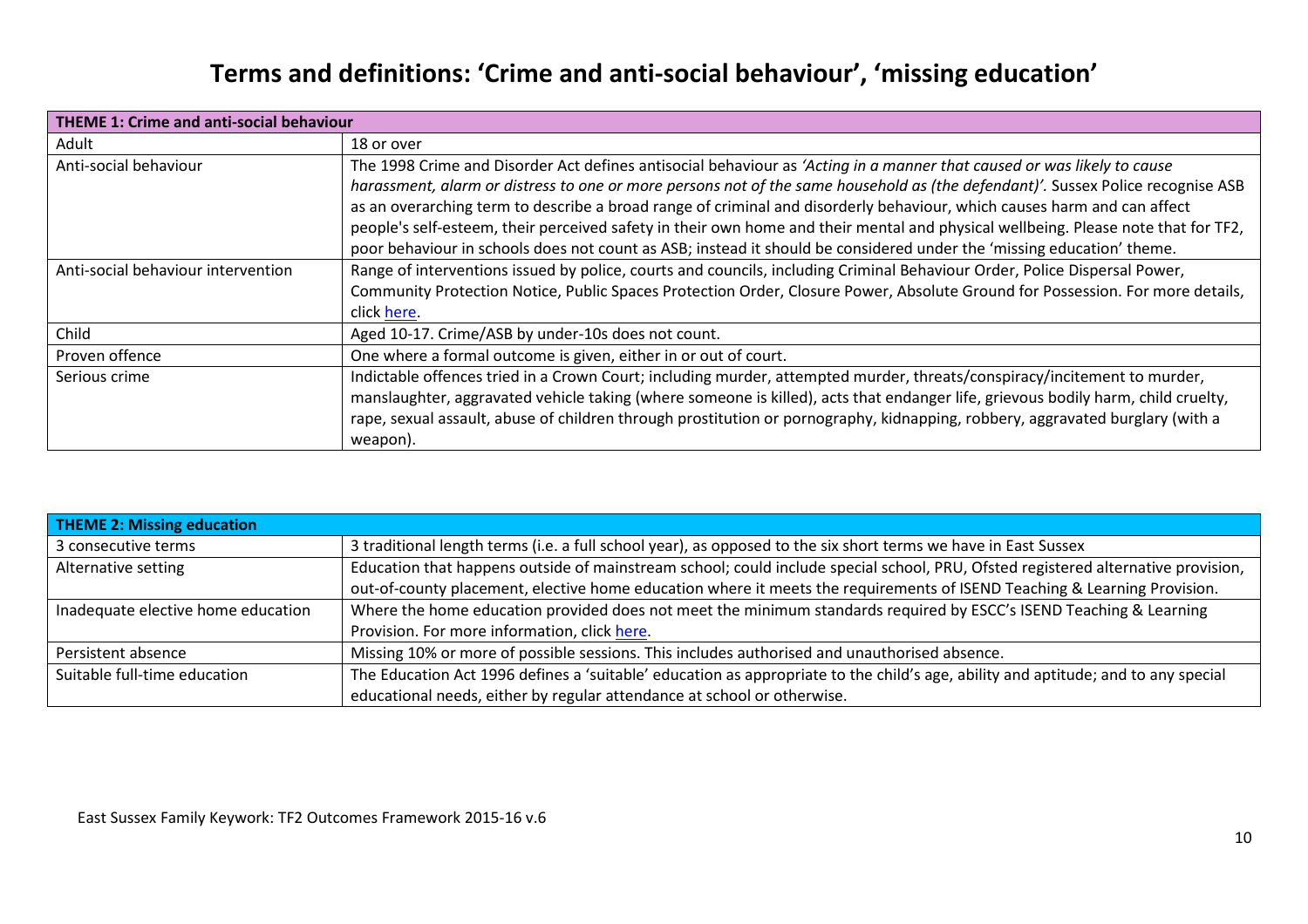### **Terms and definitions: 'children who need targeted help'**

| THEME 3: Children who need targeted help |                                                                                                                                         |  |  |  |
|------------------------------------------|-----------------------------------------------------------------------------------------------------------------------------------------|--|--|--|
| Children Act 1989                        | Under the Children Act 1989, local authorities are required to provide services for children in need for the purposes of                |  |  |  |
|                                          | safeguarding and promoting their welfare. Local authorities undertake assessments of the needs of individual children to                |  |  |  |
|                                          | determine which services to provide and what action to take. A child in need is defined under the Children Act 1989 as a 'child         |  |  |  |
|                                          | who is unlikely to achieve or maintain a reasonable level of health or development, or whose health and development is likely to        |  |  |  |
|                                          | be significantly or further impaired, without the provision of services; or a child who is disabled.' For more information, click here. |  |  |  |
| Children Act 1989, Section 17            | Children in need may be assessed under section 17 in relation to their special educational needs, disabilities, as a carer, or          |  |  |  |
|                                          | because they have committed a crime. The process for assessment should also be used for children whose parents are in prison            |  |  |  |
|                                          | and for asylum seeking children. For more information, click here.                                                                      |  |  |  |
| Children Act 1989, Section 47            | Local authorities, with the help of other organisations as appropriate, have a duty to make enquiries under section 47 if they have     |  |  |  |
|                                          | reasonable cause to suspect that a child is suffering, or is likely to suffer significant harm, to enable them to decide whether they   |  |  |  |
|                                          | should take any action to safeguard and promote the child's welfare. There may be a need for immediate protection whilst the            |  |  |  |
|                                          | assessment is carried out. For more information, click here.                                                                            |  |  |  |
| Continuum of Need (CoN) Level 3 and 4    | The Continuum of Need is an East Sussex tool which provides a common language for understanding and making decisions                    |  |  |  |
|                                          | around levels of need and risk surrounding children and their families. It comprises a 'windscreen' showing levels of need scaled       |  |  |  |
|                                          | from 1-4, and a set of indicators attached to each level. Most children and families are at level 1 or 2 most of the time. Children     |  |  |  |
|                                          | and families assessed as Level 3 may need targeted Early Help support. Children and families assessed as Level 4 require                |  |  |  |
|                                          | Children's Social Care intervention. For more information, click here.                                                                  |  |  |  |
| CSE / Child sexual exploitation          | The Department for Education (2012) explains that CSE 'involves exploitative situations, contexts and relationships where young         |  |  |  |
|                                          | people (or a third person or persons) receive 'something' (e.g. food, accommodation, drugs, alcohol, cigarettes, affection, gifts,      |  |  |  |
|                                          | money) as a result of them performing, and/or another or others performing on them, sexual activities. Child sexual exploitation        |  |  |  |
|                                          | can occur through the use of technology without the child's immediate recognition; for example being persuaded to post sexual           |  |  |  |
|                                          | images on the Internet/mobile phones without immediate payment or gain. In all cases, those exploiting the child/young person           |  |  |  |
|                                          | have power over them by virtue of their age, gender, intellect, physical strength and/or economic or other resources. Violence,         |  |  |  |
|                                          | coercion and intimidation are common, involvement in exploitative relationships being characterised in the main by the child or         |  |  |  |
|                                          | young person's limited availability of choice resulting from their social/economic and/or emotional vulnerability'.                     |  |  |  |
| <b>EYEE / Early Years Education</b>      | All 3 and 4 year olds are entitled to15 hours of free Early Years Entitlement per week. All 2 year olds who live in households          |  |  |  |
| entitlement                              | eligible for free school meals are entitled to a free early education place, along with children who are 'looked after' by the state.   |  |  |  |
| MASH / Multi-Agency Safeguarding Hub     | The MASH brings together different agencies to share information, assess intelligence and plan jointly to support children and/or       |  |  |  |
|                                          | adults at risk of harm, in order to ensure the most timely, appropriate and proportionate response. The East Sussex MASH will           |  |  |  |
|                                          | evolve from the Integrated Screening Hub and will assess risk at CoN Level 3 or 4.                                                      |  |  |  |
| SEND / Special Educational Needs or      | A child or young person aged 0-25 has SEND where their learning difficulty or disability calls for special educational provision,       |  |  |  |
| <b>Disabilities</b>                      | namely provision different from or additional to that normally available to others of the same age.                                     |  |  |  |

East Sussex Family Keywork: TF2 Outcomes Framework 2015-16 v.6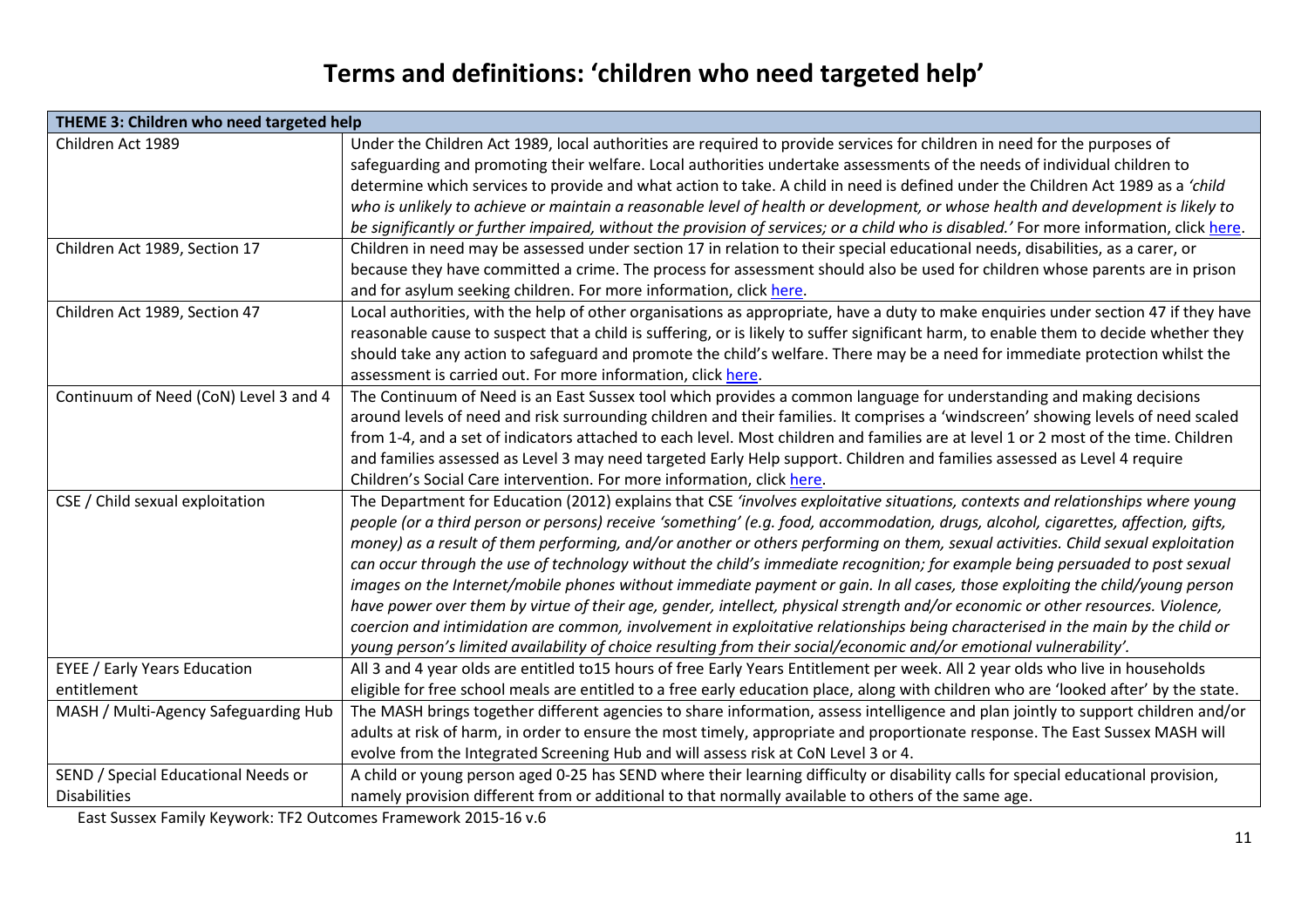#### **Terms and definitions: 'worklessness and financial exclusion'**

| <b>THEME 4: Worklessness and financial exclusion</b> |                                                                                                                                    |  |
|------------------------------------------------------|------------------------------------------------------------------------------------------------------------------------------------|--|
| Continuous employment                                | The length of time an adult must remain in work in order to be considered for a PbR claim. With the exception of JSA claimants,    |  |
|                                                      | this is 13 weeks. For JSA claimants (not previously on Incapacity Benefit) it is 26 weeks.                                         |  |
| ESA / Employment Support Allowance                   | Employment and Support Allowance (ESA) offers financial support to people if they are unable to work through illness or            |  |
|                                                      | disability, and personalised help to enable people to work if and when they are able.                                              |  |
| Increased employment prospects                       | Participation in a DWP-approved activity that helps develop the skills, knowledge and confidence of the unemployed adult, and      |  |
|                                                      | increases the likelihood of them moving into work. Activities include work experience / placement, volunteer experience /          |  |
|                                                      | placement, apprenticeship, vocational training course, accredited training / qualification, Work Programme / Progress              |  |
|                                                      | programme. Others to be confirmed.                                                                                                 |  |
| JSA / Jobseeker's Allowance                          | Jobseeker's Allowance is the main benefit people can get if they are out of work and looking for work. It is due to be replaced by |  |
|                                                      | Universal Credit in time.                                                                                                          |  |
| NEET / Not in Education, Employment                  | Young people aged 16-19 who are not attending school or college, don't have work, and aren't on a training course or               |  |
| or Training                                          | apprenticeship (16-25 if the young person has SEND).                                                                               |  |
| Out of work benefits                                 | For the purposes of TF1 and TF2, out-of-work benefits are Employment and Support Allowance, Incapacity Benefit, Carer's            |  |
|                                                      | Allowance, Income Support, Job Seekers Allowance and Severe Disablement Allowance.                                                 |  |
| Subject to work related conditions                   | This applies where the DWP requires unemployed adults to (i) attend 'work focused interviews'; (ii) meet 'work preparation         |  |
|                                                      | requirements' (e.g. those with limited capability for work currently, but could make reasonable steps to prepare for work); and    |  |
|                                                      | (iii) proactively look for and be available for work                                                                               |  |
| TFEA / Troubled Families Employment                  | DWP Employment Advisors who have been seconded to the Local Authority to support families with employment.                         |  |
| Advisor                                              |                                                                                                                                    |  |
| Universal Credit                                     | A new type of benefit designed to support people who are on a low income or out of work. It replaces and merges together some      |  |
|                                                      | benefits and tax credits. It provides a single monthly payment, transferred directly into a bank account. It will replace income-  |  |
|                                                      | based Jobseeker's Allowance, income-related Employment and Support Allowance, Income Support, Child Tax Credit, Working            |  |
|                                                      | Tax Credit and Housing Benefit. At present Universal Credit only affects newly unemployed people in certain areas of the country,  |  |
|                                                      | but it will be rolled out in stages during TF2.                                                                                    |  |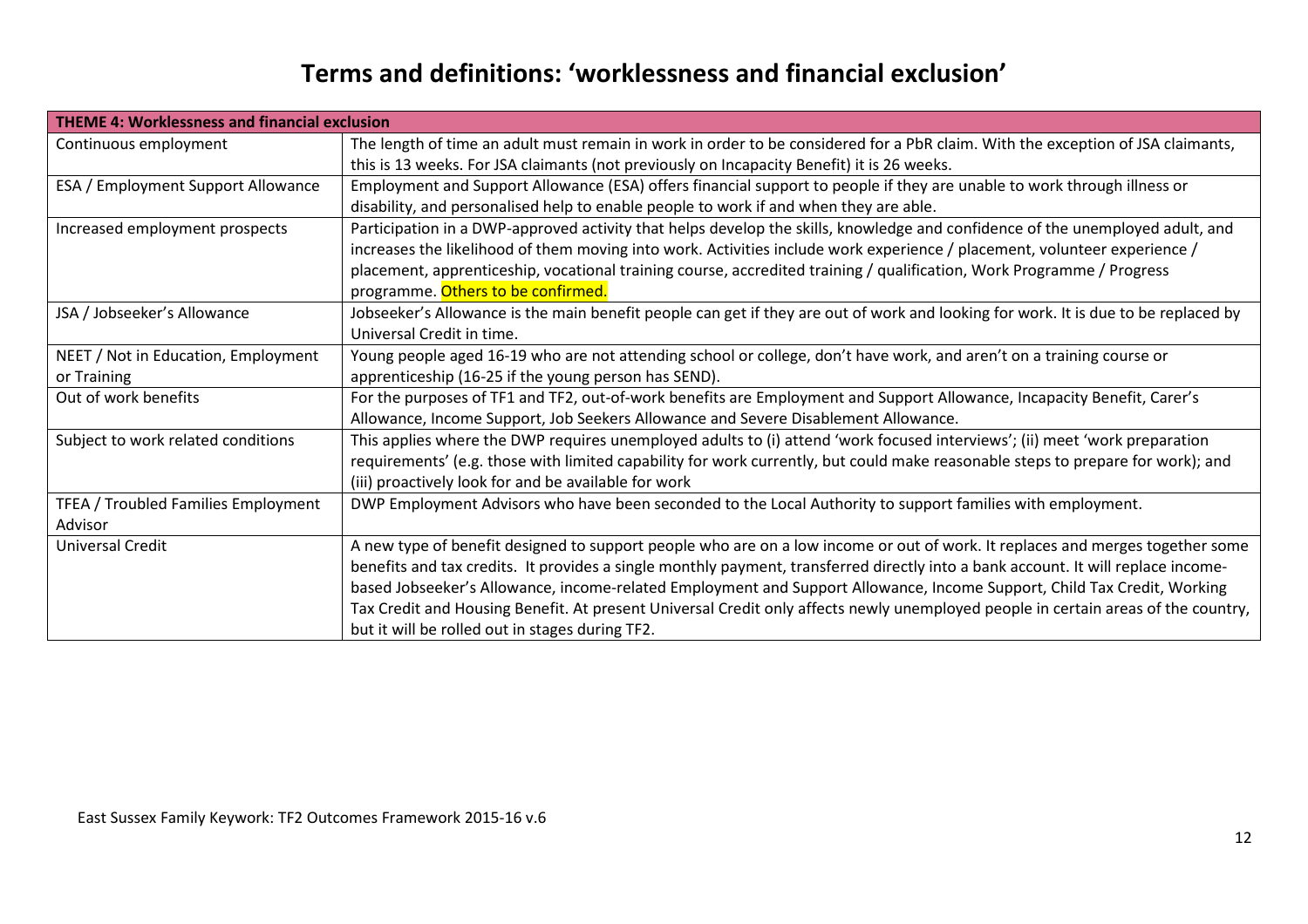#### **Terms and definitions: 'domestic violence and abuse'**

| <b>THEME 5: Domestic violence and abuse</b> |                                                                                                                                       |  |
|---------------------------------------------|---------------------------------------------------------------------------------------------------------------------------------------|--|
| CIDVA / Children's Independent              | See below for IDVA. The CIDVA has a similar role but a specific focus on young people.                                                |  |
| Domestic Violence Advisor                   |                                                                                                                                       |  |
| DASH Risk Identification Checklist          | The Domestic Abuse, Stalking & Honour-based violence risk assessment is a tool for practitioners to use when domestic abuse is        |  |
|                                             | disclosed, in order to assess risk of harm and to identify high risk cases for referral to MARAC.                                     |  |
| Domestic abuse                              | Defined by the Home Office as 'Any incident or pattern of incidents of controlling, coercive or threatening behaviour, violence or    |  |
|                                             | abuse between those aged 16 or over who are or have been intimate partners or family members regardless of gender or                  |  |
|                                             | sexuality. This can encompass but is not limited to the following types of abuse: psychological, physical, sexual, financial,         |  |
|                                             | emotional.'                                                                                                                           |  |
| Incident of domestic abuse crime            | A police callout for a domestic abuse incident whereby the balance of probabilities is that the circumstances of the victim(s)        |  |
| (police callout)                            | suggest that a crime has occurred, and there is no credible evidence to the contrary immediately available.                           |  |
|                                             | Where DA is reported by a third party but there is no evidence / no corroboration by either of the accused people, the police         |  |
|                                             | record this as a non-crime incident, to ensure that if further reports are received they have a fuller picture of DA risk.            |  |
| IDVA / Independent Domestic Violence        | The IDVA is a trained specialist who works with someone who has experienced domestic abuse, where there are serious concerns          |  |
| Advisor                                     | for their safety, or when they are in contact with the criminal justice system. The IDVA's main priority is to increase the safety of |  |
|                                             | domestic abuse victims, by exploring the full range of options available, providing emotional support, plus help, information and     |  |
|                                             | advice on a number of matters including housing, children, finances or criminal and civil proceedings. The IDVA will act as an        |  |
|                                             | advocate for the domestic abuse victim at the MARAC meeting.                                                                          |  |
| MARAC / Multi-Agency Risk Assessment        | The daily multi-agency MARAC is made up of a core group of people, including police, probation, Children's Services, Adult's          |  |
| Conference                                  | Services, Health, housing and specialist domestic abuse services including IDVAs. It focuses on safety planning for high risk adults  |  |
|                                             | and children. The victim does not attend the meeting, nor does the perpetrator.                                                       |  |
| <b>SCARF</b>                                | Recently introduced risk assessment tool - Single Combined Assessment of Risk Form - used by Sussex Police in responding to           |  |
|                                             | reports of domestic abuse.                                                                                                            |  |